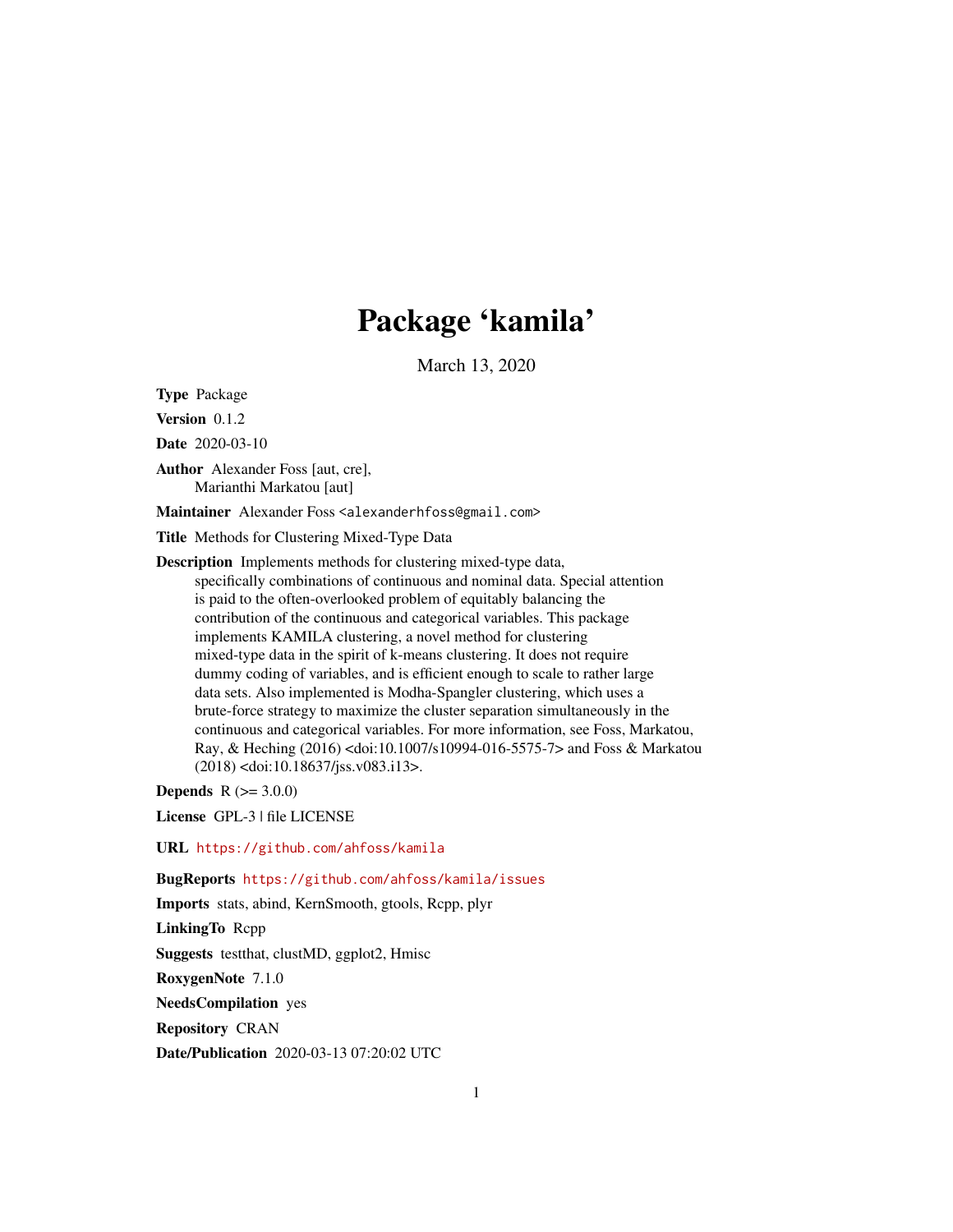# <span id="page-1-0"></span>R topics documented:

| Index |  |
|-------|--|
|       |  |

kamila-package *Clustering for mixed continuous and categorical data sets*

#### Description

A collection of methods for clustering mixed type data, including KAMILA (KAy-means for MIxed LArge data) and a flexible implementation of Modha-Spangler clustering

# Details

| Package: | kamila     |
|----------|------------|
| Type:    | Package    |
| Version: | 0.1.0      |
| Date:    | 2015-10-06 |
| License: | GPL-3      |

# Author(s)

Alex Foss and Marianthi Markatou

Maintainer: Alex Foss <alexanderhfoss@gmail.com>

#### References

AH Foss, M Markatou, B Ray, and A Heching (in press). A semiparametric method for clustering mixed data. Machine Learning, DOI: 10.1007/s10994-016-5575-7.

DS Modha and S Spangler (2003). Feature weighting in k-means clustering. Machine Learning 52(3), 217-237.

# Examples

## Not run: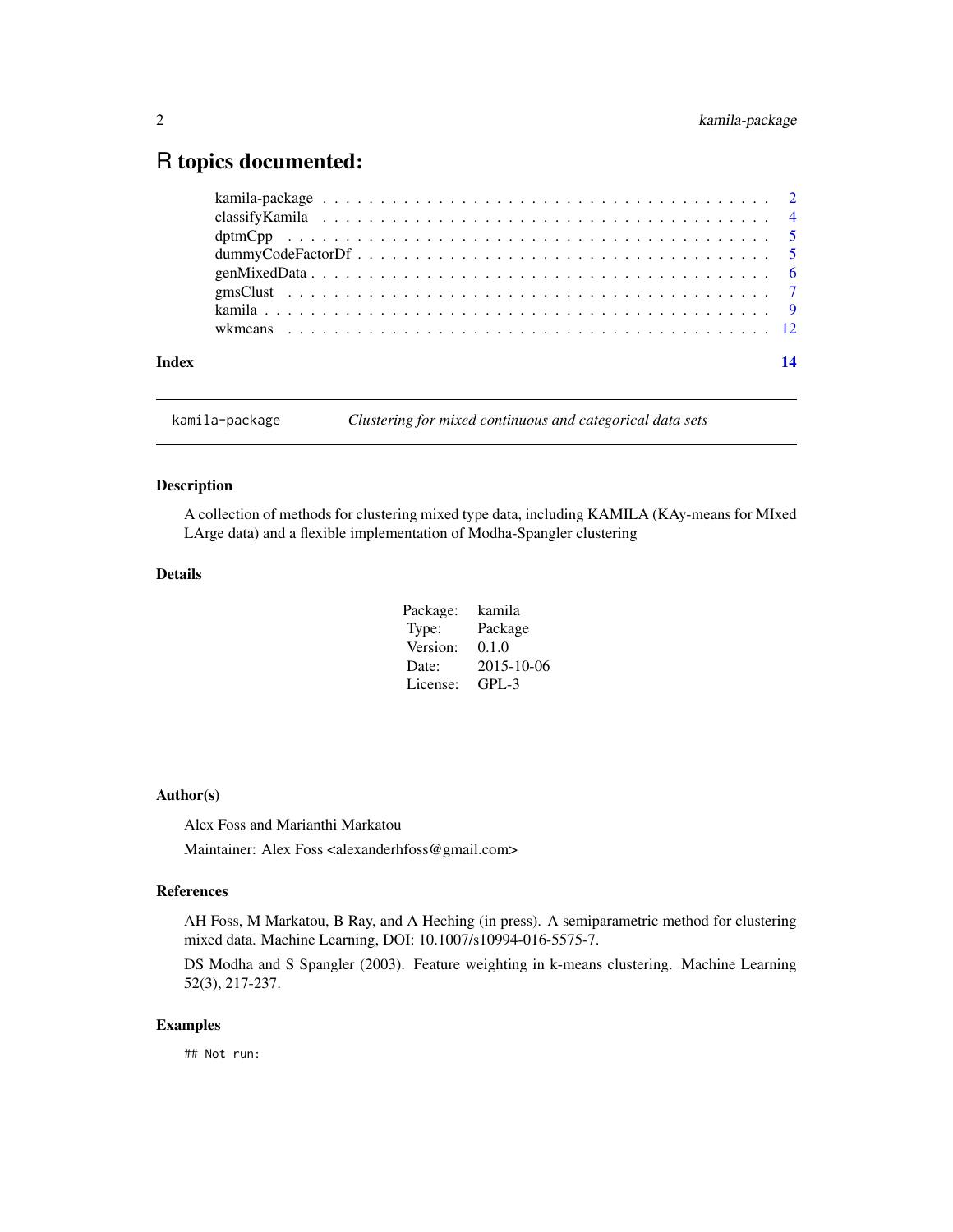# kamila-package 3

```
# import and format a mixed-type data set
data(Byar, package='clustMD')
Byar$logSpap <- log(Byar$Serum.prostatic.acid.phosphatase)
conInd \leq -c(5, 6, 8:10, 16)conVars <- Byar[,conInd]
conVars <- data.frame(scale(conVars))
catVarsFac <- Byar[,-c(1:2,conInd,11,14,15)]
catVarsFac[] <- lapply(catVarsFac, factor)
catVarsDum <- dummyCodeFactorDf(catVarsFac)
# Modha-Spangler clustering with kmeans default Hartigan-Wong algorithm
gmsResHw <- gmsClust(conVars, catVarsDum, nclust = 3)
# Modha-Spangler clustering with kmeans Forgy-Lloyd algorithm
# NOTE searchDensity should be >= 10 for optimal performance:
# this is just a syntax demo
gmsResLloyd <- gmsClust(conVars, catVarsDum, nclust = 3,
  algorithm = "Lloyd", searchDensity = 3)
# KAMILA clustering
kamRes <- kamila(conVars, catVarsFac, numClust=3, numInit=10)
# Plot results
ternarySurvival <- factor(Byar$SurvStat)
levels(ternarySurvival) <- c('Alive','DeadProst','DeadOther')[c(1,2,rep(3,8))]
plottingData <- cbind(
  conVars,
  catVarsFac,
  KamilaCluster = factor(kamRes$finalMemb),
  MSCluster = factor(gmsResHw$results$cluster))
plottingData$Bone.metastases <- ifelse(
  plottingData$Bone.metastases == '1', yes='Yes',no='No')
# Plot Modha-Spangler/Hartigan-Wong results
msPlot <- ggplot(
  plottingData,
  aes(
    x=logSpap,
    y=Index.of.tumour.stage.and.histolic.grade,
    color=ternarySurvival,
    shape=MSCluster))
plotOpts <- function(pl) (pl + geom_point() +
  scale_shape_manual(values=c(2,3,7)) + geom_jitter())
plotOpts(msPlot)
# Plot KAMILA results
kamPlot <- ggplot(
  plottingData,
  aes(
    x=logSpap,
    y=Index.of.tumour.stage.and.histolic.grade,
    color=ternarySurvival,
```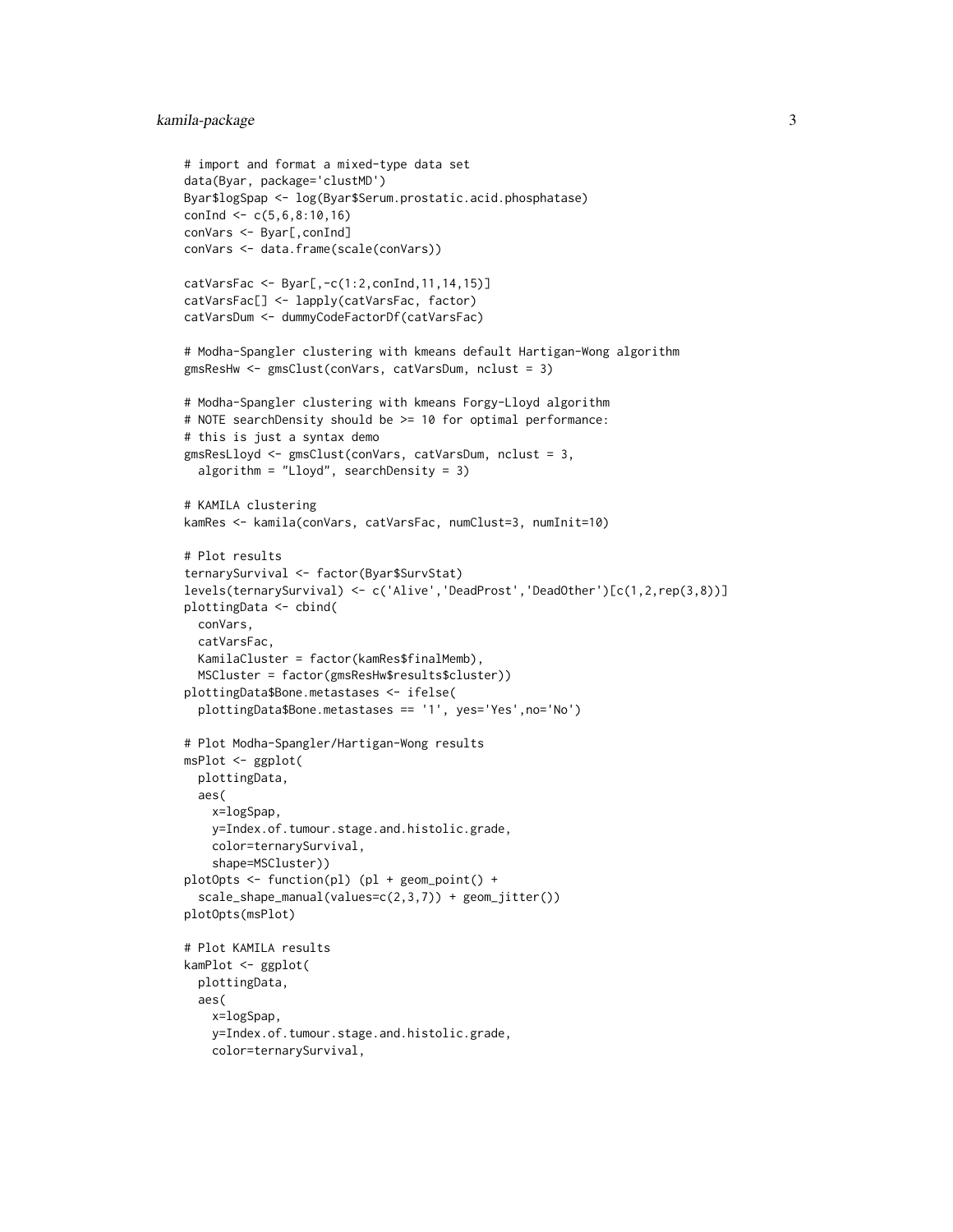```
shape=KamilaCluster))
plotOpts(kamPlot)
## End(Not run)
```
classifyKamila *Classify new data into existing KAMILA clusters*

# Description

A function that classifies a new data set into existing KAMILA clusters using the output object from the kamila function.

#### Usage

classifyKamila(obj, newData)

#### Arguments

| obi     | An output object from the kamila function.                                       |
|---------|----------------------------------------------------------------------------------|
| newData | A list of length 2, with first element a data frame of continuous variables, and |
|         | second element a data frame of categorical factors.                              |

#### Details

A function that takes obj, the output from the kamila function, and newData, a list of length 2, where the first element is a data frame of continuous variables, and the second element is a data frame of categorical factors. Both data frames must have the same format as the original data used to construct the kamila clustering.

#### Value

An integer vector denoting cluster assignments of the new data points.

#### References

Foss A, Markatou M; kamila: Clustering Mixed-Type Data in R and Hadoop. Journal of Statistical Software, 83(13). 2018. doi: 10.18637/jss.v083.i13

### Examples

```
# Generate toy data set
set.seed(1234)
dat1 <- genMixedData(400, nConVar = 2, nCatVar = 2, nCatLevels = 4,
 nConWithErr = 2, nCatWithErr = 2, popProportions = c(.5,.5),
 conErrLev = 0.2, catErrLev = 0.2)
# Partition the data into training/test set
trainingIds <- sample(nrow(dat1$conVars), size = 300, replace = FALSE)
catTrain <- data.frame(apply(dat1$catVars[trainingIds,], 2, factor), stringsAsFactors = TRUE)
```
<span id="page-3-0"></span>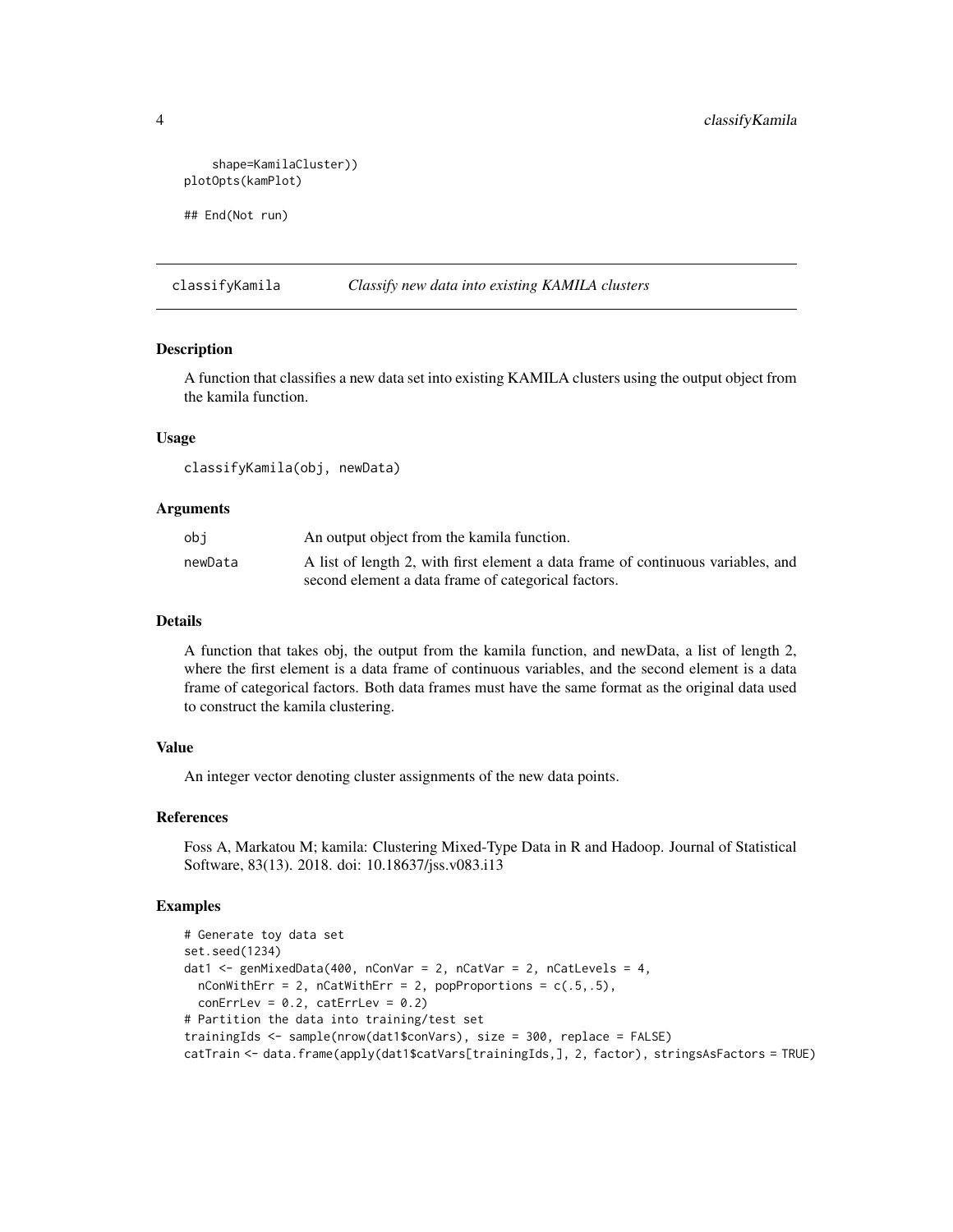#### <span id="page-4-0"></span>dptmCpp 55

```
conTrain <- data.frame(scale(dat1$conVars)[trainingIds,], stringsAsFactors = TRUE)
catTest <- data.frame(apply(dat1$catVars[-trainingIds,], 2, factor), stringsAsFactors = TRUE)
conTest <- data.frame(scale(dat1$conVars)[-trainingIds,], stringsAsFactors = TRUE)
# Run the kamila clustering procedure on the training set
kamilaObj <- kamila(conTrain, catTrain, numClust = 2, numInit = 10)
table(dat1$trueID[trainingIds], kamilaObj$finalMemb)
# Predict membership in the test data set
kamilaPred <- classifyKamila(kamilaObj, list(conTest, catTest))
table(dat1$trueID[-trainingIds], kamilaPred)
```
dptmCpp *Calculate distances from a set of points to a set of centroids*

#### Description

A function that calculates a NxM matrix of distances between a NxP set of points and a MxP set of points.

#### Usage

dptmCpp(pts, myMeans, wgts)

# Arguments

| pts     | A matrix of points                                |
|---------|---------------------------------------------------|
| myMeans | A matrix of centroids, must have same nool as pts |
| wgts    | A Px1 vector of variable weights                  |

#### Value

A MxP matrix of distances

<span id="page-4-1"></span>dummyCodeFactorDf *Dummy coding of a data frame of factor variables*

#### Description

Given a data frame of factor variables, this function returns a numeric matrix of 0–1 dummy-coded variables.

#### Usage

```
dummyCodeFactorDf(dat)
```
#### Arguments

dat A data frame of factor variables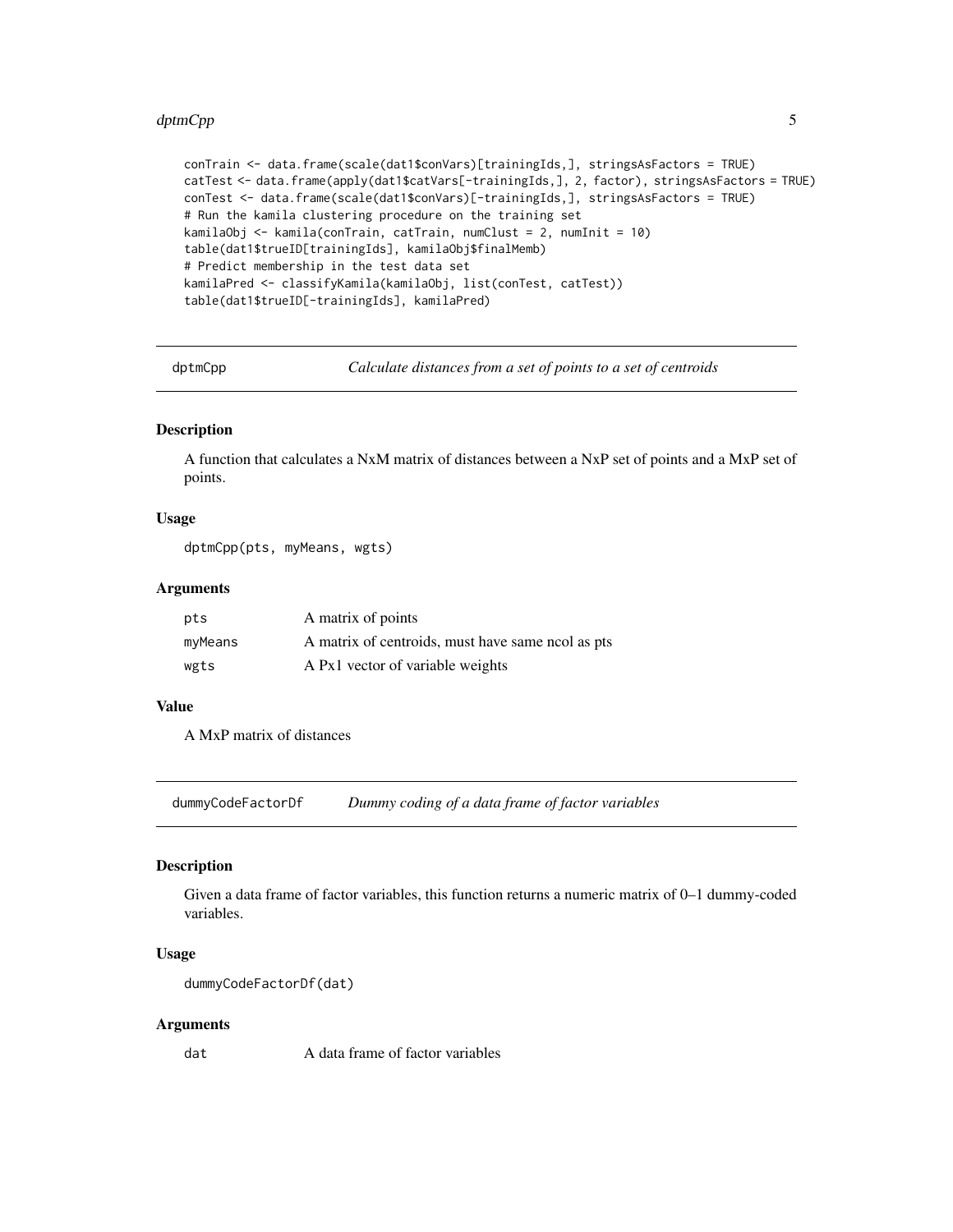<span id="page-5-0"></span>A numeric matrix of 0–1 dummy coded variables

## Examples

```
dd <- data.frame(a=factor(1:8), b=factor(letters[1:8]), stringsAsFactors = TRUE)
dummyCodeFactorDf(dd)
```
genMixedData *Generate simulated mixed-type data with cluster structure.*

# Description

This function simulates mixed-type data sets with a latent cluster structure, with continuous and nominal variables.

# Usage

```
genMixedData(
  sampSize,
  nConVar,
  nCatVar,
  nCatLevels,
  nConWithErr,
  nCatWithErr,
  popProportions,
  conErrLev,
  catErrLev
```
# $\mathcal{L}$

# Arguments

| sampSize       | Integer: Size of the simulated data set.                                                                                                                                                                                                                    |
|----------------|-------------------------------------------------------------------------------------------------------------------------------------------------------------------------------------------------------------------------------------------------------------|
| nConVar        | The number of continuous variables.                                                                                                                                                                                                                         |
| nCatVar        | The number of categorical variables.                                                                                                                                                                                                                        |
| nCatLevels     | Integer: The number of categories per categorical variables. Currently must be<br>a multiple of the number of populations specified in popProportions.                                                                                                      |
| nConWithErr    | Integer: The number of continuous variables with error.                                                                                                                                                                                                     |
| nCatWithErr    | Integer: The number of categorical variables with error.                                                                                                                                                                                                    |
| popProportions | A vector of scalars that sums to one. The length gives the number of populations<br>(clusters), with values denoting the prior probability of observing a member<br>of the corresponding population. NOTE: currently only two populations are<br>supported. |
| conErrLev      | A scalar between 0.01 and 1 denoting the univariate overlap between clusters on<br>the continuous variables specified to have error.                                                                                                                        |
| catErrLev      | Univariate overlap level for the categorical variables with error.                                                                                                                                                                                          |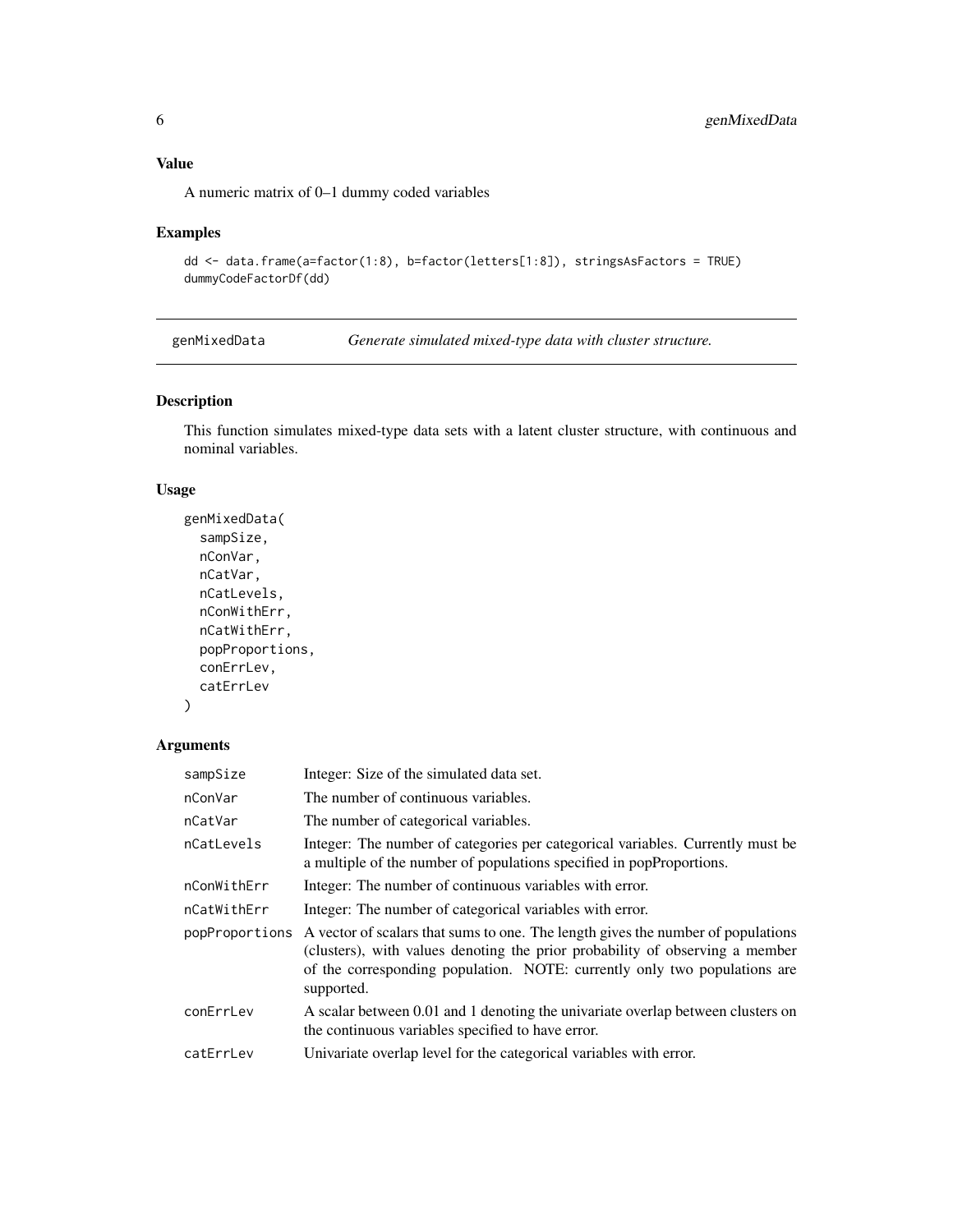#### <span id="page-6-0"></span>gmsClust 7

#### Details

This function simulates mixed-type data sets with a latent cluster structure. Continuous variables follow a normal mixture model, and categorical variables follow a multinomial mixture model. Overlap of the continuous and categorical variables (i.e. how clear the cluster structure is) can be manipulated by the user. Overlap between two clusters is the area of the overlapping region defined by their densities (or, for categorical variables, the summed height of overlapping segments defined by their point masses). The default overlap level is 0.01 (i.e. almost perfect separation). A user-specified number of continuous and categorical variables can be specified to be "error variables" with arbitrary overlap within 0.01 and 1.00 (where 1.00 corresponds to complete overlap). NOTE: Currently, only two populations (clusters) are supported. While exact control of overlap between two clusters is straightforward, controlling the overlap between the K choose 2 pairwise combinations of clusters is a more difficult task.

#### Value

A list with the following elements:

| trueID          | Integer vector giving population (cluster) membership of each observation              |
|-----------------|----------------------------------------------------------------------------------------|
| trueMus         | Mean parameters used for population (cluster) centers in the continuous vari-<br>ables |
| conVars         | The continuous variables                                                               |
| errVariance     | Variance parameter used for continuous error distribution                              |
| popProbsNoErr   | Multinomial probability vectors for categorical variables without measurement<br>error |
| popProbsWithErr |                                                                                        |
|                 | Multinomial probability vectors for categorical variables with measurement er-<br>ror  |
| catVars         | The categorical variables                                                              |

### Examples

```
dat <- genMixedData(100, 2, 2, nCatLevels=4, nConWithErr=1, nCatWithErr=1,
 popProportions=c(0.3,0.7), conErrLev=0.3, catErrLev=0.2)
with(dat,plot(conVars,col=trueID))
with(dat,table(data.frame(catVars[,1:2],trueID, stringsAsFactors = TRUE)))
```
A general implementation of Modha-Spangler clustering for mixed*type data.*

#### Description

Modha-Spangler clustering estimates the optimal weighting for continuous vs categorical variables using a brute-force search strategy.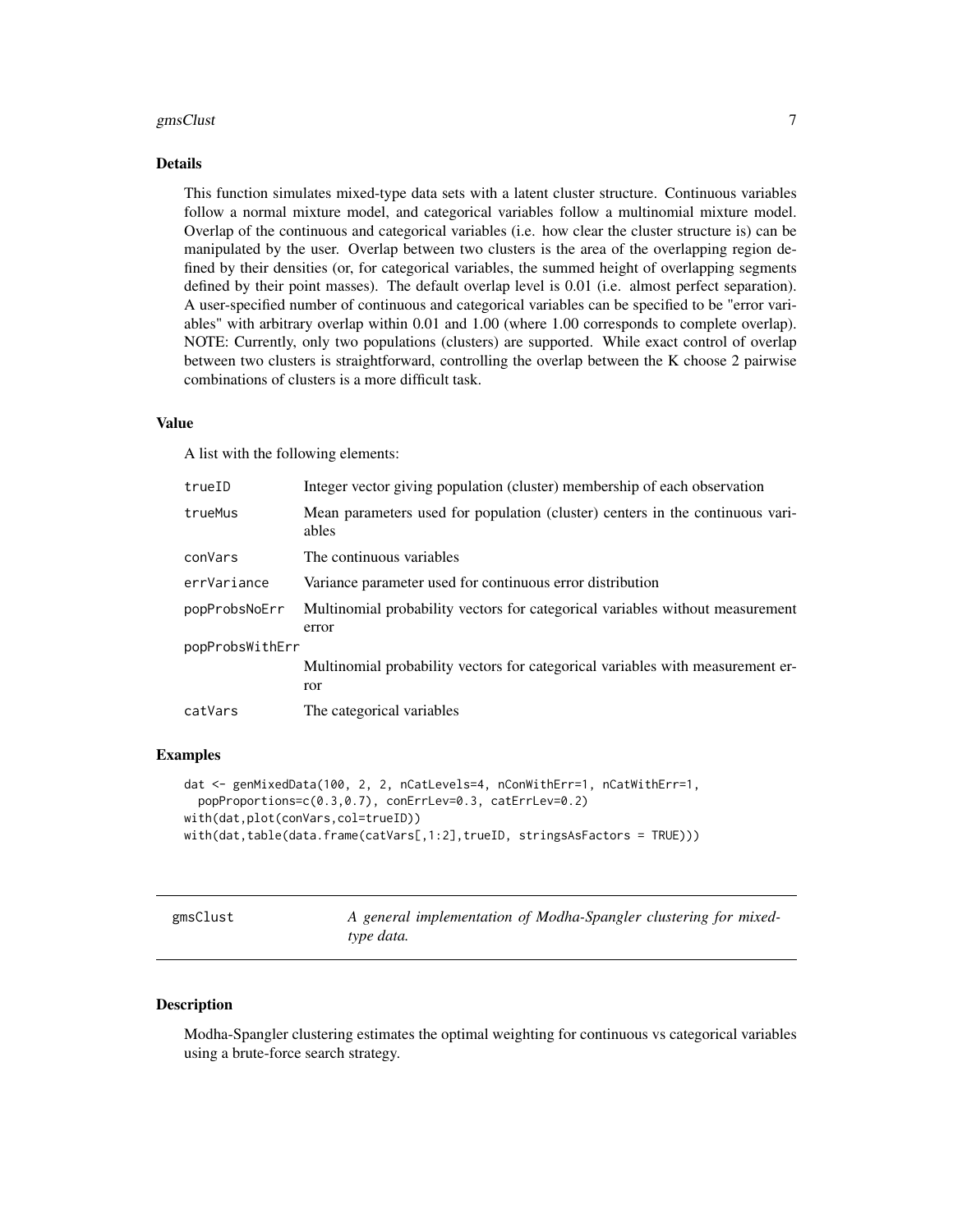#### Usage

```
gmsClust(
  conData,
  catData,
  nclust,
  searchDensity = 10,
  clustFun = wkmeans,
  conDist = squaredEuc,
  catDist = squaredEuc,
  ...
)
```
#### **Arguments**

| conData       | A data frame of continuous variables.                                                                                   |
|---------------|-------------------------------------------------------------------------------------------------------------------------|
| catData       | A data frame of categorical variables; the allowable variable types depend on<br>the specific clustering function used. |
| nclust        | An integer specifying the number of clusters.                                                                           |
| searchDensity | An integer determining the number of distinct cluster weightings evaluated in<br>the brute-force search.                |
| clustFun      | The clustering function to be applied.                                                                                  |
| conDist       | The continuous distance function used to construct the objective function.                                              |
| catDist       | The categorical distance function used to construct the objective function.                                             |
| $\ddots$      | Arguments to be passed to the clust Fun.                                                                                |

#### Details

Modha-Spangler clustering uses a brute-force search strategy to estimate the optimal weighting for continuous vs categorical variables. This implementation admits an arbitrary clustering function and arbitrary objective functions for continuous and categorical variables.

The input parameter clustFun must be a function accepting inputs (conData, catData, conWeight, nclust, ...) and returning a list containing (at least) the elements cluster, conCenters, and catCenters. The list element "cluster" contains cluster memberships denoted by the integers 1:nclust. The list elements "conCenters" and "catCenters" must be data frames whose rows denote cluster centroids. The function clustFun must allow nclust  $= 1$ , in which case \$centers returns a data frame with a single row. Input parameters conDist and catDist are functions that must each take two data frame rows as input and return a scalar distance measure.

#### Value

A list containing the following results objects:

| results | A results object corresponding to the base clustering algorithm               |
|---------|-------------------------------------------------------------------------------|
| objFun  | A numeric vector of length search Density containing the values of the objec- |
|         | tive function for each weight used                                            |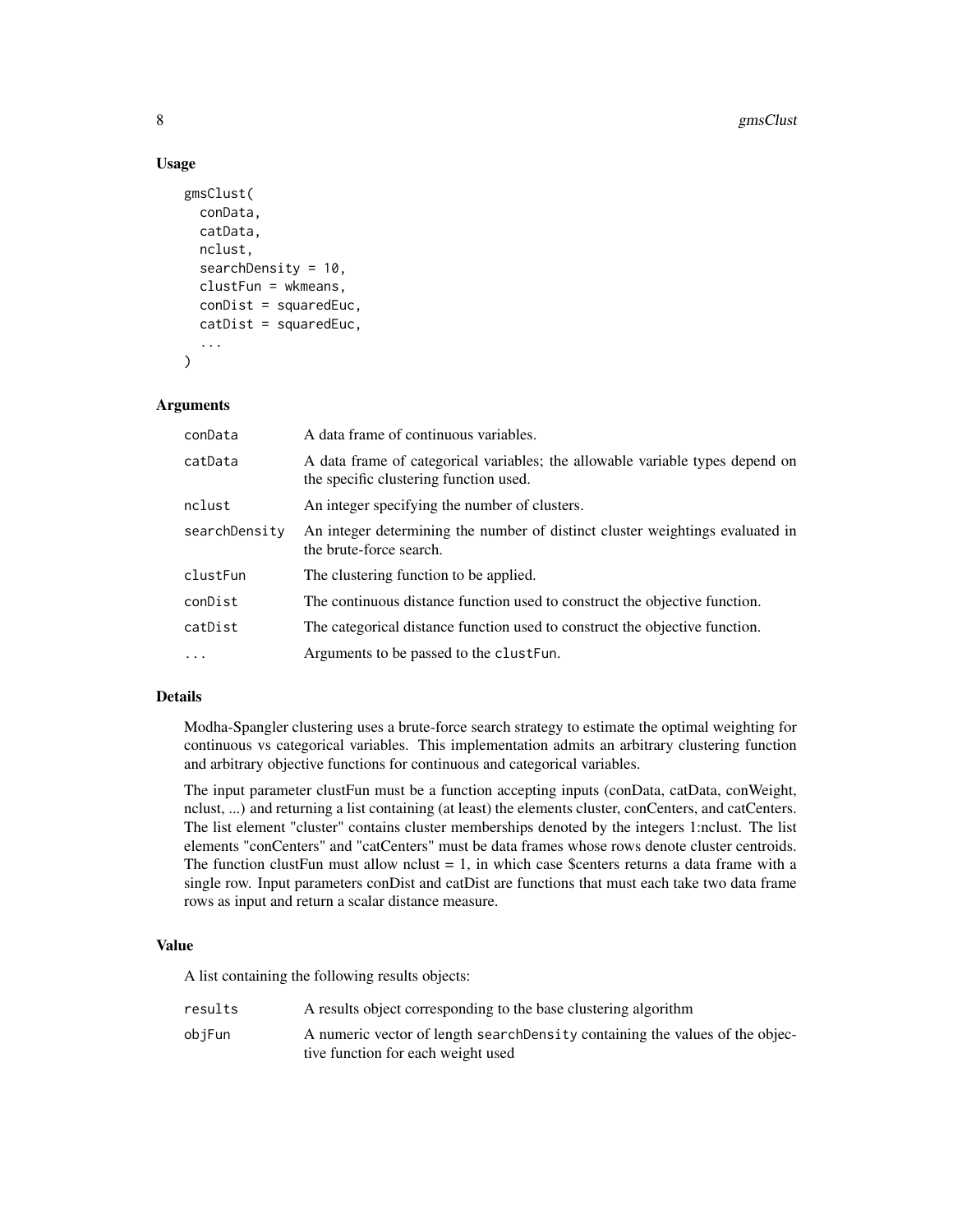#### <span id="page-8-0"></span>kamila 9

| 0con    | A numeric vector of length searchDensity containing the values of the contin-<br>uous component of the objective function   |
|---------|-----------------------------------------------------------------------------------------------------------------------------|
| 0con    | A numeric vector of length search Density containing the values of the cate-<br>gorical component of the objective function |
| bestInd | The index of the most successful run                                                                                        |
| weights | A numeric vector of length searchDensity containing the continuous weights<br>used                                          |

#### References

Foss A, Markatou M; kamila: Clustering Mixed-Type Data in R and Hadoop. Journal of Statistical Software, 83(13). 2018. doi: 10.18637/jss.v083.i13

Modha DS, Spangler WS; Feature Weighting in k-Means Clustering. Machine Learning, 52(3). 2003. doi: 10.1023/a:1024016609528

# Examples

```
## Not run:
# Generate toy data set with poor quality categorical variables and good
# quality continuous variables.
set.seed(1)
dat <- genMixedData(200, nConVar=2, nCatVar=2, nCatLevels=4, nConWithErr=2,
 nCatWithErr=2, popProportions=c(.5,.5), conErrLev=0.3, catErrLev=0.8)
catDf <- dummyCodeFactorDf(data.frame(apply(dat$catVars, 2, factor), stringsAsFactors = TRUE))
conDf <- data.frame(scale(dat$conVars), stringsAsFactors = TRUE)
msRes <- gmsClust(conDf, catDf, nclust=2)
table(msRes$results$cluster, dat$trueID)
## End(Not run)
```
kamila *KAMILA clustering of mixed-type data.*

#### Description

KAMILA is an iterative clustering method that equitably balances the contribution of continuous and categorical variables.

# Usage

```
kamila(
  conVar,
  catFactor,
  numClust,
  numInit,
```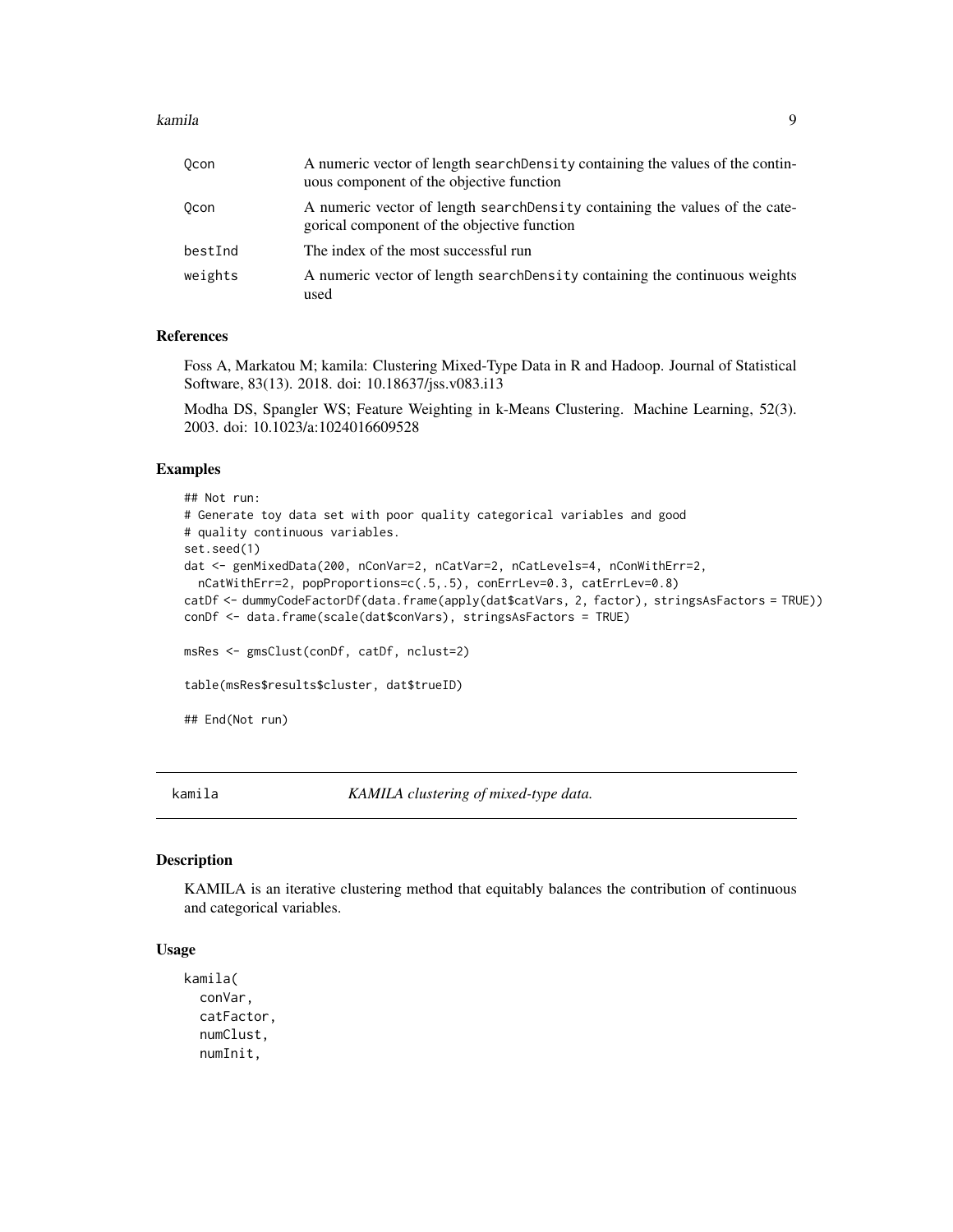```
conWeights = rep(1, ncol(conVar)),catWeights = rep(1, ncol(catFactor)),maxIter = 25,
conInitMethod = "runif",
catBw = 0.025,
verbose = FALSE,
calcNumClust = "none",
numPredStrCvRun = 10,
predStrThresh = 0.8
```

```
)
```
#### Arguments

| conVar          | A data frame of continuous variables.                                                                |
|-----------------|------------------------------------------------------------------------------------------------------|
| catFactor       | A data frame of factors.                                                                             |
| numClust        | The number of clusters returned by the algorithm.                                                    |
| numInit         | The number of initializations used.                                                                  |
| conWeights      | A vector of continuous weights for the continuous variables.                                         |
| catWeights      | A vector of continuous weights for the categorical variables.                                        |
| maxIter         | The maximum number of iterations in each run.                                                        |
| conInitMethod   | Character: The method used to initialize each run.                                                   |
| catBw           | The bandwidth used for the categorical kernel.                                                       |
| verbose         | Logical: Whether detailed results should be printed and returned.                                    |
| calcNumClust    | Character: Method for selecting the number of clusters.                                              |
| numPredStrCvRun |                                                                                                      |
|                 | Numeric: Number of CV runs for prediction strength method. Ignored unless<br>$calN$ WinClust == 'ps' |
| predStrThresh   | Numeric: Threshold for prediction strength method. Ignored unless calcNum-<br>$Clust == 'ps'$        |
|                 |                                                                                                      |

# Details

KAMILA (KAy-means for MIxed LArge data sets) is an iterative clustering method that equitably balances the contribution of the continuous and categorical variables. It uses a kernel density estimation technique to flexibly model spherical clusters in the continuous domain, and uses a multinomial model in the categorical domain.

Weighting scheme: If no weights are desired, set all weights to 1 (the default setting). Let a\_1,  $\ldots$ , a\_p denote the weights for p continuous variables. Let  $b_1$ ,  $\ldots$ ,  $b_q$  denote the weights for q categorical variables. Currently, continuous weights are applied during the calculation of Euclidean distance, as: Categorical weights are applied to the log-likelihoods obtained by the level probabilities given cluster membership as: Total log likelihood for the kth cluster is obtained by weighting the single continuous log-likelihood by the mean of all continuous weights plus logLikCat\_k: Note that weights between 0 and 1 are admissible; weights equal to zero completely remove a variable's influence on the clustering; weights equal to 1 leave a variable's contribution unchanged. Weights between 0 and 1 may not be comparable across continuous and categorical variables. Estimating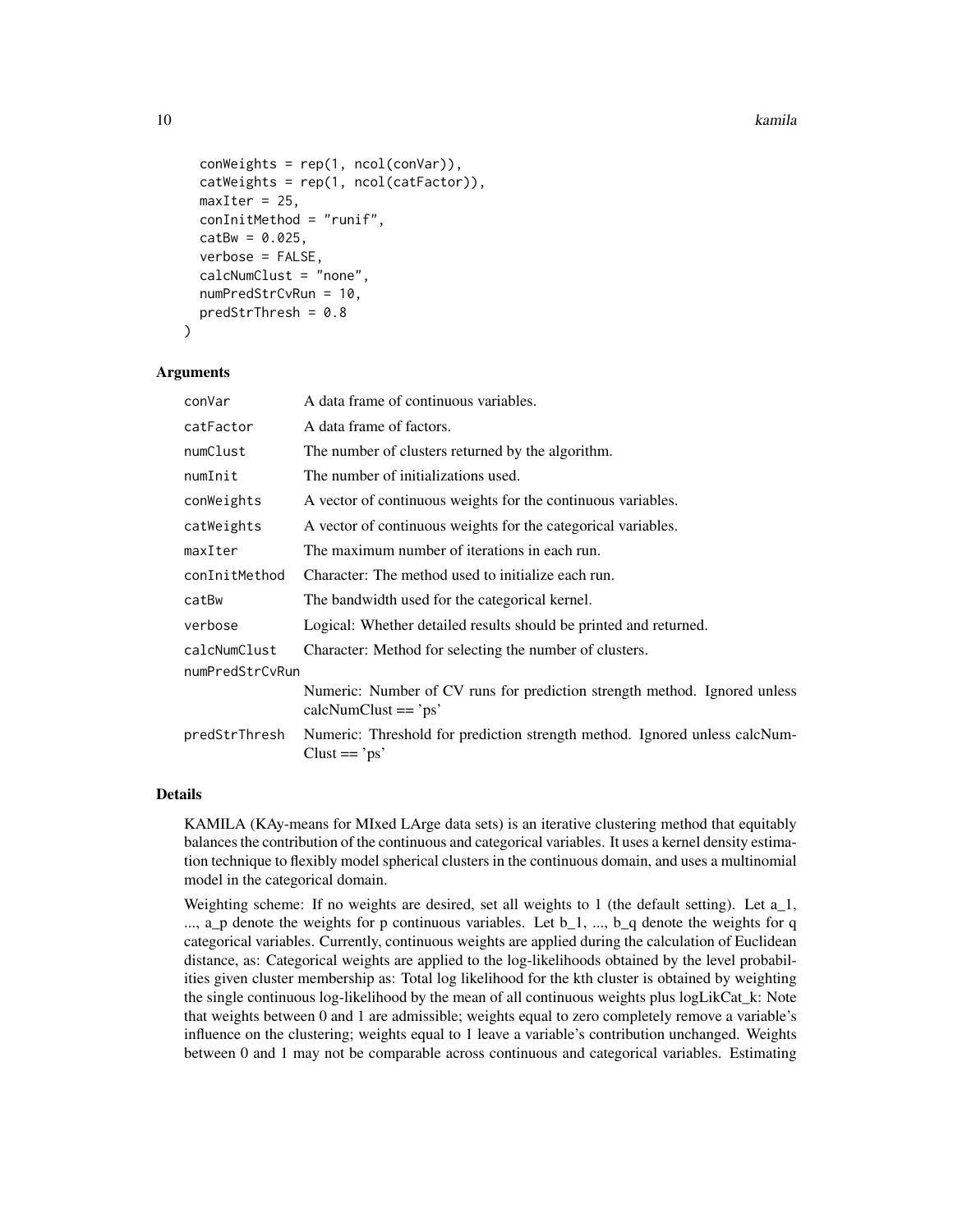#### kamila **11**

the number of clusters: Default is no estimation method. Setting calcNumClust to 'ps' uses the prediction strength method of Tibshirani & Walther (J. of Comp. and Graphical Stats. 14(3), 2005). There is no perfect method for estimating the number of clusters; PS tends to give a smaller number than, say, BIC based methods for large sample sizes. The user must specify the number of crossvalidation runs and the threshold for determining the number of clusters. The smaller the threshold, the larger the number of clusters selected.

# Value

A list with the following results objects:

| A numeric vector with cluster assignment indicated by integer.                                                |
|---------------------------------------------------------------------------------------------------------------|
|                                                                                                               |
| The pseudo log-likelihood of the returned clustering.                                                         |
|                                                                                                               |
|                                                                                                               |
|                                                                                                               |
| Object with the given input parameter values.                                                                 |
| An object describing the results of selecting the number of clusters, empty if<br>$calN$ umClust $==$ 'none'. |
| An optionally returned object with more detailed information.                                                 |
|                                                                                                               |

#### References

Foss A, Markatou M; kamila: Clustering Mixed-Type Data in R and Hadoop. Journal of Statistical Software, 83(13). 2018. doi: 10.18637/jss.v083.i13

#### Examples

```
# Generate toy data set with poor quality categorical variables and good
# quality continuous variables.
set.seed(1)
dat <- genMixedData(200, nConVar = 2, nCatVar = 2, nCatLevels = 4,
  nConWithErr = 2, nCatWithErr = 2, popProportions = c(.5, .5),
  conErrLev = 0.3, catErrLev = 0.8)
catDf <- data.frame(apply(dat$catVars, 2, factor), stringsAsFactors = TRUE)
conDf <- data.frame(scale(dat$conVars), stringsAsFactors = TRUE)
kamRes <- kamila(conDf, catDf, numClust = 2, numInit = 10)
table(kamRes$finalMemb, dat$trueID)
```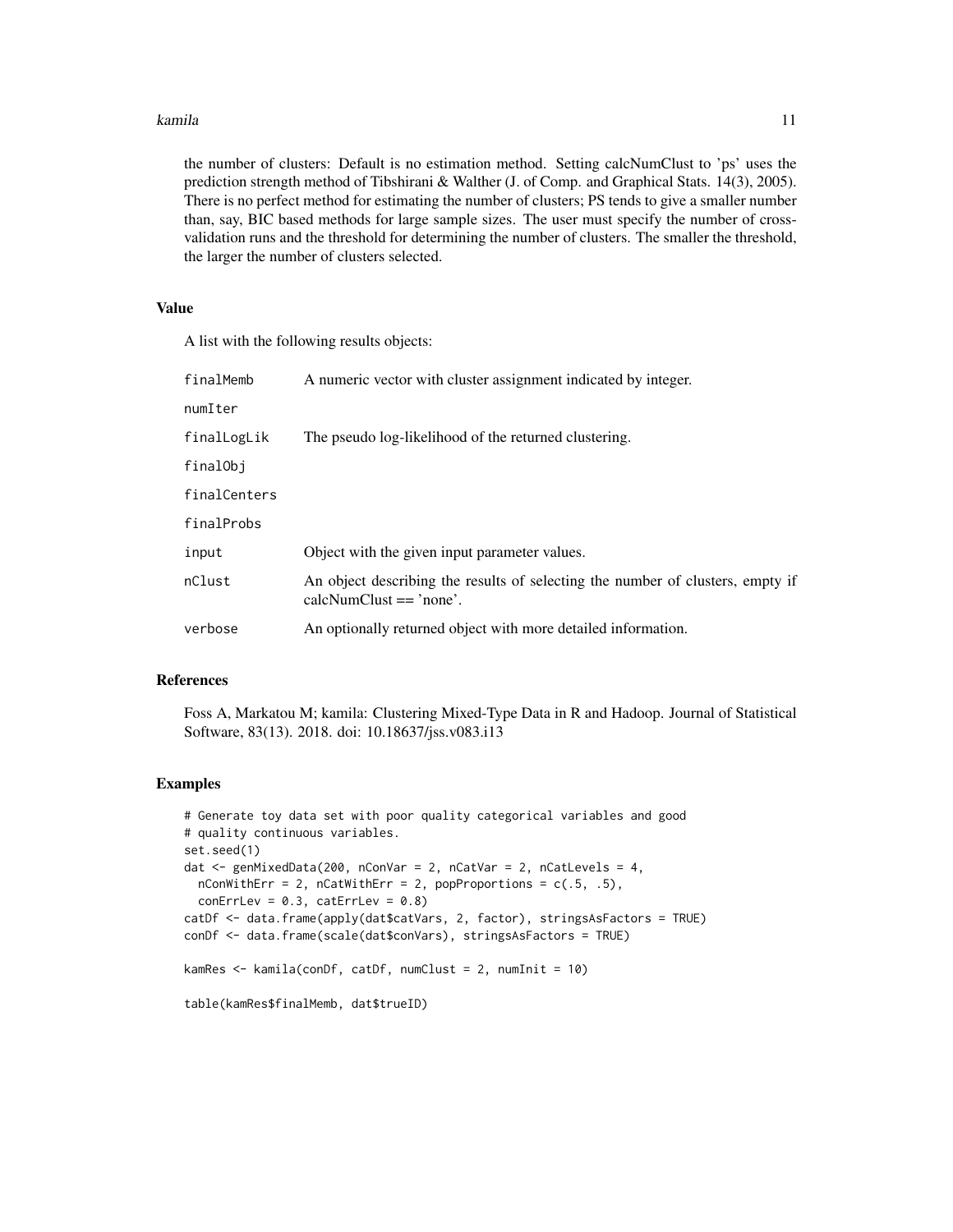<span id="page-11-0"></span>

#### Description

Weighted k-means for mixed continuous and categorical variables. A user-specified weight conWeight controls the relative contribution of the variable types to the cluster solution.

#### Usage

wkmeans(conData, catData, conWeight, nclust, ...)

### Arguments

| The continuous variables. Must be coercible to a data frame.                                                 |
|--------------------------------------------------------------------------------------------------------------|
| The categorical variables, either as factors or dummy-coded variables. Must be<br>coercible to a data frame. |
| The continuous weight; must be between 0 and 1. The categorical weight is<br>1-conWeight.                    |
| The number of clusters.                                                                                      |
| Optional arguments passed to kmeans.                                                                         |
|                                                                                                              |

#### Details

A simple adaptation of stats::kmeans to mixed-type data. Continuous variables are multiplied by the input parameter conWeight, and categorical variables are multipled by 1-conWeight. If factor variables are input to catData, they are transformed to 0-1 dummy coded variables with the function dummyCodeFactorDf.

### Value

A stats::kmeans results object, with additional slots conCenters and catCenters giving the actual centers adjusted for the weighting process.

#### See Also

[dummyCodeFactorDf](#page-4-1) [kmeans](#page-0-0)

#### Examples

```
# Generate toy data set with poor quality categorical variables and good
# quality continuous variables.
set.seed(1)
dat <- genMixedData(200, nConVar=2, nCatVar=2, nCatLevels=4, nConWithErr=2,
  nCatWithErr=2, popProportions=c(.5,.5), conErrLev=0.3, catErrLev=0.8)
catDf <- data.frame(apply(dat$catVars, 2, factor), stringsAsFactors = TRUE)
```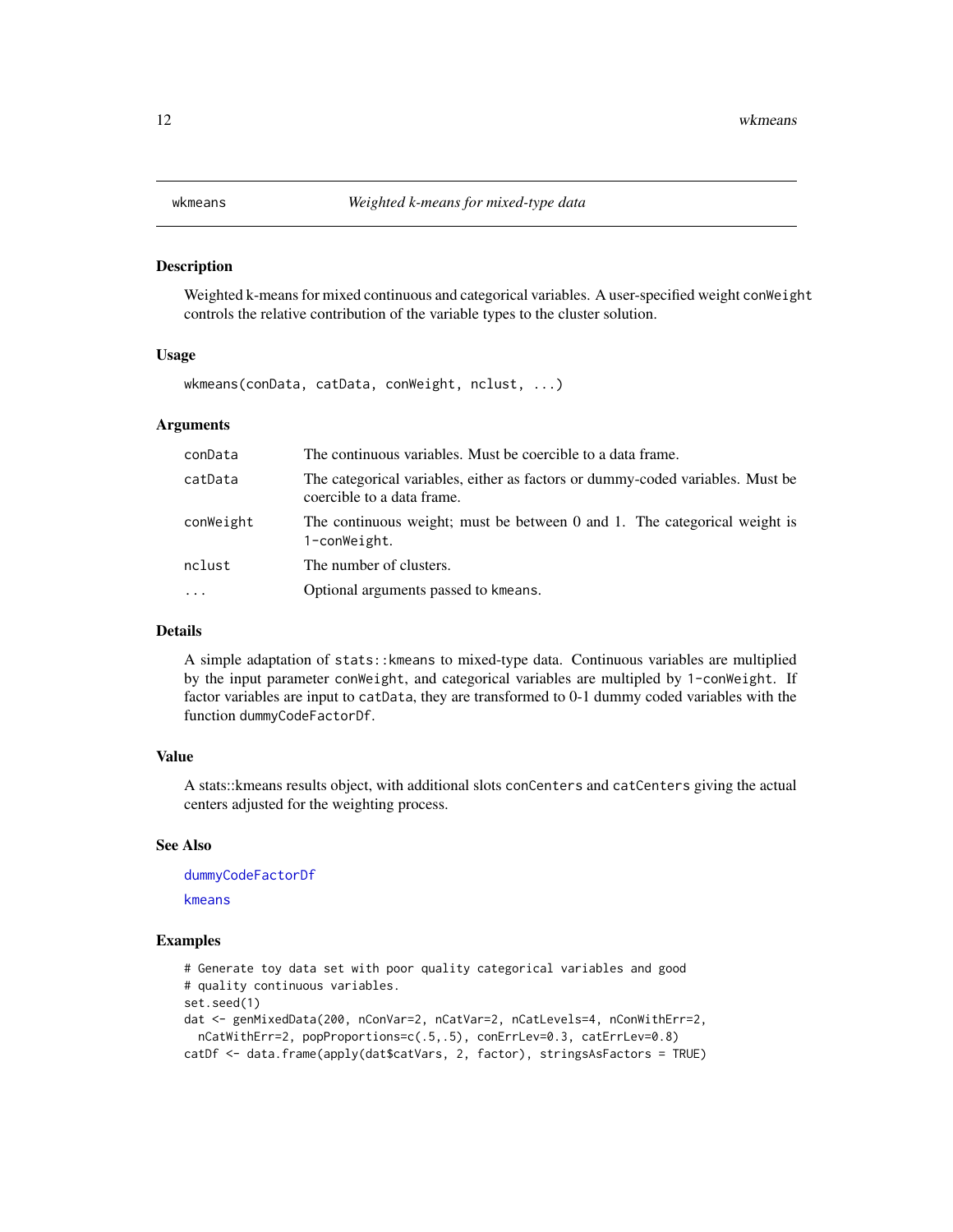#### wkmeans and the state of the state of the state of the state of the state of the state of the state of the state of the state of the state of the state of the state of the state of the state of the state of the state of th

conDf <- data.frame(scale(dat\$conVars), stringsAsFactors = TRUE) # A clustering that emphasizes the continuous variables r1 <- with(dat,wkmeans(conDf, catDf, 0.9, 2)) table(r1\$cluster, dat\$trueID) # A clustering that emphasizes the categorical variables; note argument # passed to the underlying stats::kmeans function r2 <- with(dat,wkmeans(conDf, catDf, 0.1, 2, nstart=4)) table(r2\$cluster, dat\$trueID)